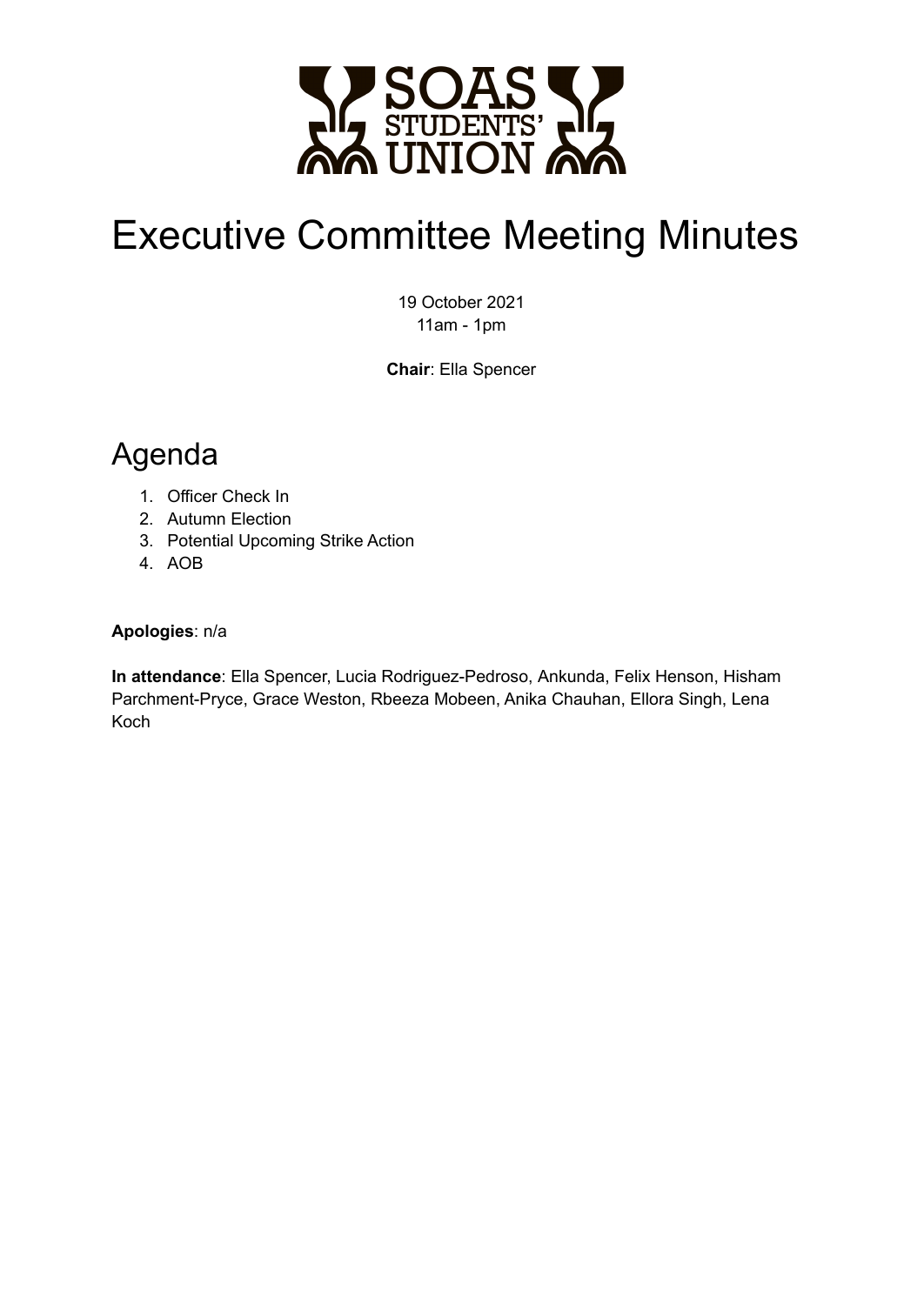#### 1. Officer Check In

**Ella**: This week we launched the Enough is Enough consent workshops, which had to be pushed back by 2 weeks because of issues with SOAS' timetabling. I spent lots of time last week preparing for this launch. I've been attending lots of committees recently such as Start of Term Planning, and I'm hoping to catch up with Felix to talk more about these. I also attended EDI and SOAS' Trustee Board which involved lots of preparations and debriefing there was nothing useful from these to pass on. I've also been supporting campaigns with their first meetings and great to see lots of student engagement!

**Rbeeza**: I'm settling into the year as my tutorials are still changing. I've been discussing ideas for Black History Month with Ellora, where we're hoping to have a panel discussion on Black Women in academia.

**Felix**: I've been organising events for Freshers which has been difficult because of room bookings. I'm trying to organise an event for Black History Month about how colonialism has affected how we perceive bodies and disabilities, but I'm waiting for a response from a potential host. I'm looking to run a campaign with the Disabled Students Society around clear face masks as SOAS is reluctant to get clear face masks to help hard of hearing students - might join up with Birkbeck on this.

**Anika**: This is my first year on campus so I'm getting used to the layout of campus and finding rooms. I'm hoping to do a fortnightly clinic for poc students to check in and hangout, and am hoping to do a BHM event on whistleblowing and exploring sources. I've been sending emails to Adam Habib to try and open a discussion between him and SOAS students on retribution. It could be good to have this meeting broadcast online for all students to see, but I want to know others' thoughts.

**Ella**: I think the clinics are a great idea. I also think it's good to think about how we're going to respond to the events of March 11th but there's already work going on into this with Art & The Afrikan Mind so I would not want to duplicate work - we should see how we could work collectively so maybe you should speak with AAM about any work.

**Anika:** I also think perhaps creating QR codes with maps of campus could be useful for accessibility and making it easier to find rooms around campus. Would be interested in working with Felix on this.

**Hisham**: I've mainly been working on getting the Enough is Enough workshops up and running, which has been a difficult process. I'll probably end up repeating what's been said already so I'll leave it there!

**Khadijah**: I'm looking to reinstate the removal of Habib UGM motion in the November UGM could use support in sharing this on your mailing lists. I'm also putting back up the UGM motion for a Black Students Sabbatical Officer role. I'm looking for ways that the Trans\* network can happen regularly and sustainably. In terms of events I want to do something around being Afrikan, queer and neurodivergent. Well done to everyone who ran events during Freshers!

**Grace**: As myself and Val are both studying remotely and are not on campus we've not done much so far. Once we're back on campus it will be a lot easier!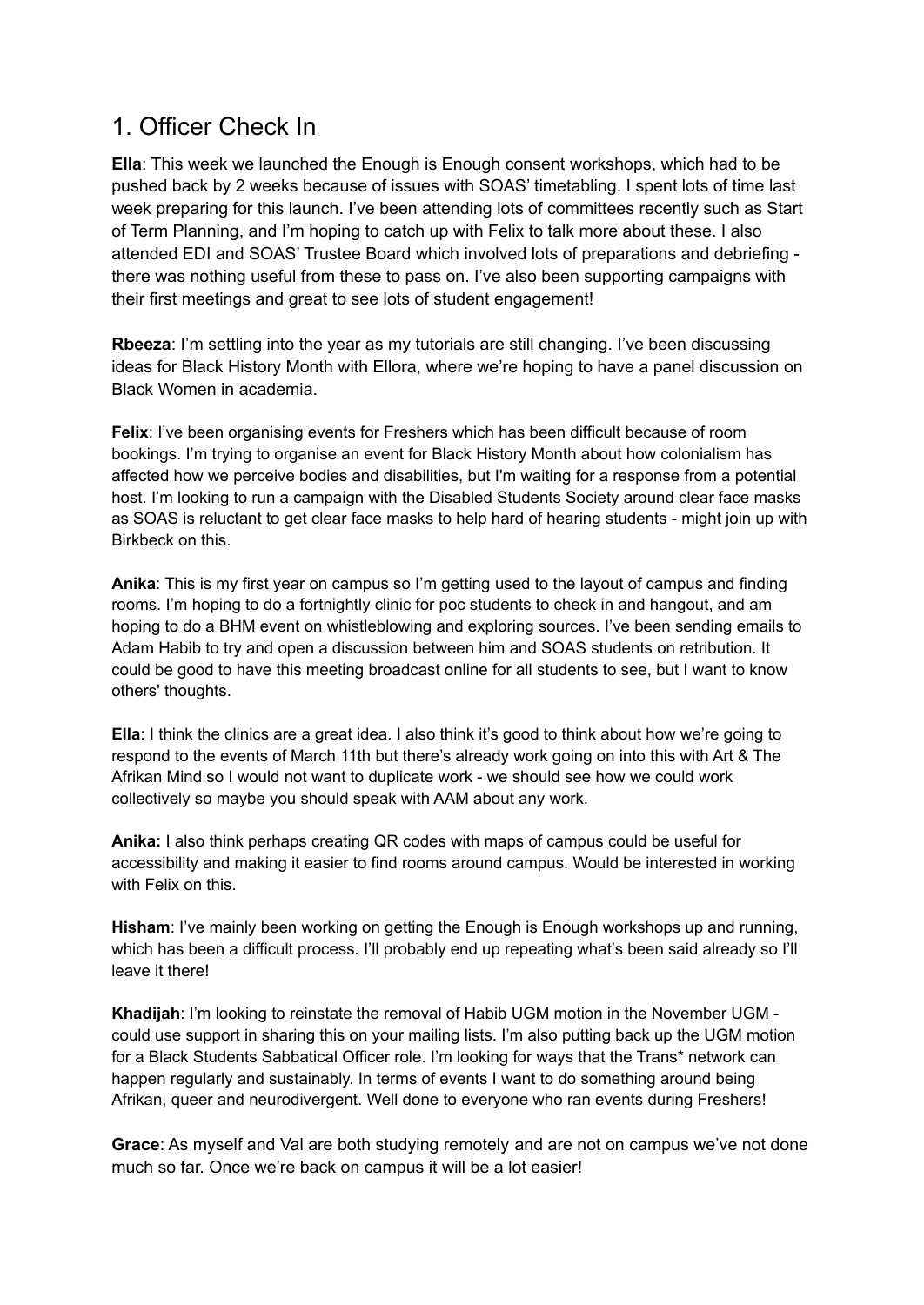**Ellora**: I'm mostly stressing out about my dissertation right now! We're planning some events right now for Black History Month and we're thinking ahead at events for further months and societies to collaborate with.

**Lucia**: I've been dealing with the student reps system, and we now have over 141 reps elected. It's the first time we've had more than 50% of rep positions filled. I've also been dealing with SU elections - nominations are now open and people are already running as candidates. It would be great if you all could try and advertise the election as much as you can as there's lots of vital positions up for election, including roles which normally go unfilled such as Working Class Students Officer or Trans\* & Gender Identity Officer. I've also been attending lots of meetings across SOAS such as TELSOC this week and Academic Board happening next week. I've also been helping Ella organise around the strikes and the other Unions on campus.

**Ella**: Nominations close on Monday 25th October 10am for the SU Election. We also really need someone to fill the Accommodation Officer role as it's really important and would be good for anyone living in halls or interested in organising.

#### 2. Autumn Election

(This was covered in Lucia's update, above)

#### 3. Potential Upcoming Strike Action

**Ella**: There are 2 other Unions on campus, UCU (academic staff) and UNISON (professional services staff). UNISON have a live ballot over a pay dispute where after the pandemic they were offered a pay rise which, in the context of inflation, is actually a pay cut. Over the last 20 years HE staff have experienced a 20% pay cut. This live ballot means they can go on strike whenever they want to. UCU is now balloting to see if they will go on strike too. They need to cross a threshold of 50-60% voting in favour of striking, and if this happens they will go on strike mid to late November. UNISON will coordinate their strikes for the same time. UCU are striking over [cuts to] pensions, and the national '4 fights' (pay, casualisation, gender and racial pay gaps). We've got a good relationship with both union reps and we're meeting to discuss how we can all support each other. We held a Strike Forum yesterday as a space for students and staff to discuss the potential strike action and how they've got to this point. We're looking to organise another event next week to talk about what strikes actually are, why they're important and effective, and why people might be going on strike.

Justice for Workers have just called off their strike because management implemented their demands over just the threat of a strike. It's important to be aware about the potential strike action, and I would recommend coming to these events to find out more directly from the people who would be going on strike. Strikes will also affect you as SU Trustees as we would then have to make a decision about how as Trustees we would support a strike (e.g. we've closed the Students' Union before so staff don't have to cross the picket lines of their workers unions), and there's often issues that arise during strikes such as access to prayers